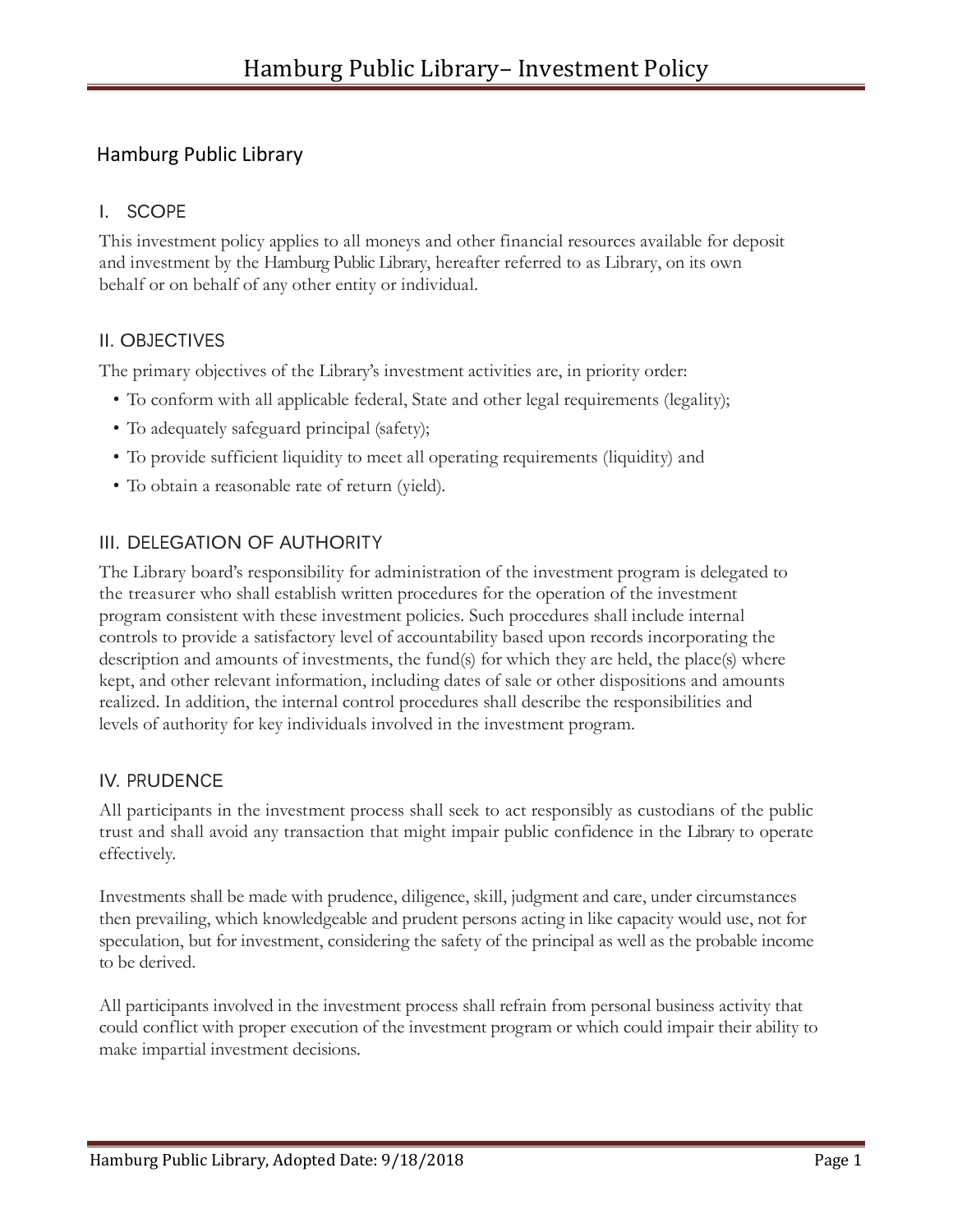### V. DIVERSIFICATION

It is the policy of the Library to diversify its deposits and investments by financial institution, by investment instrument, and by maturity scheduling.

The Library board shall establish appropriate limits for the amount of investments which can be made with each financial institution or dealer, and shall evaluate this listing at least annually.

#### VI. INTERNAL CONTROLS

It is the policy of the Library for all moneys collected by any officer or employee of the Library to transfer those funds to the treasurer within 14 days of deposit, or within the time period specified in law, whichever is shorter.

The treasurer is responsible for establishing and maintaining internal control procedures to provide reasonable, but not absolute, assurance that deposits and investments are safeguarded against loss from unauthorized use or disposition, that transactions are executed in accordance with management's authorization, properly recorded, and managed in compliance with applicable laws and regulations.

#### VII. DESIGNATION OF DEPOSITARIES

The banks and trust companies that are authorized for the deposit of moneys, and the maximum amount which may be kept on deposit at any time, are:

| <b>Depositary Name</b> | <b>Maximum Amount</b> | <b>Officer</b>            |
|------------------------|-----------------------|---------------------------|
| Northwest Savings      | \$150,000             | Brian Hoth, Anita Metzger |
| M & T Bank             | \$150,000             | Anita Metzger             |
|                        |                       |                           |
|                        |                       |                           |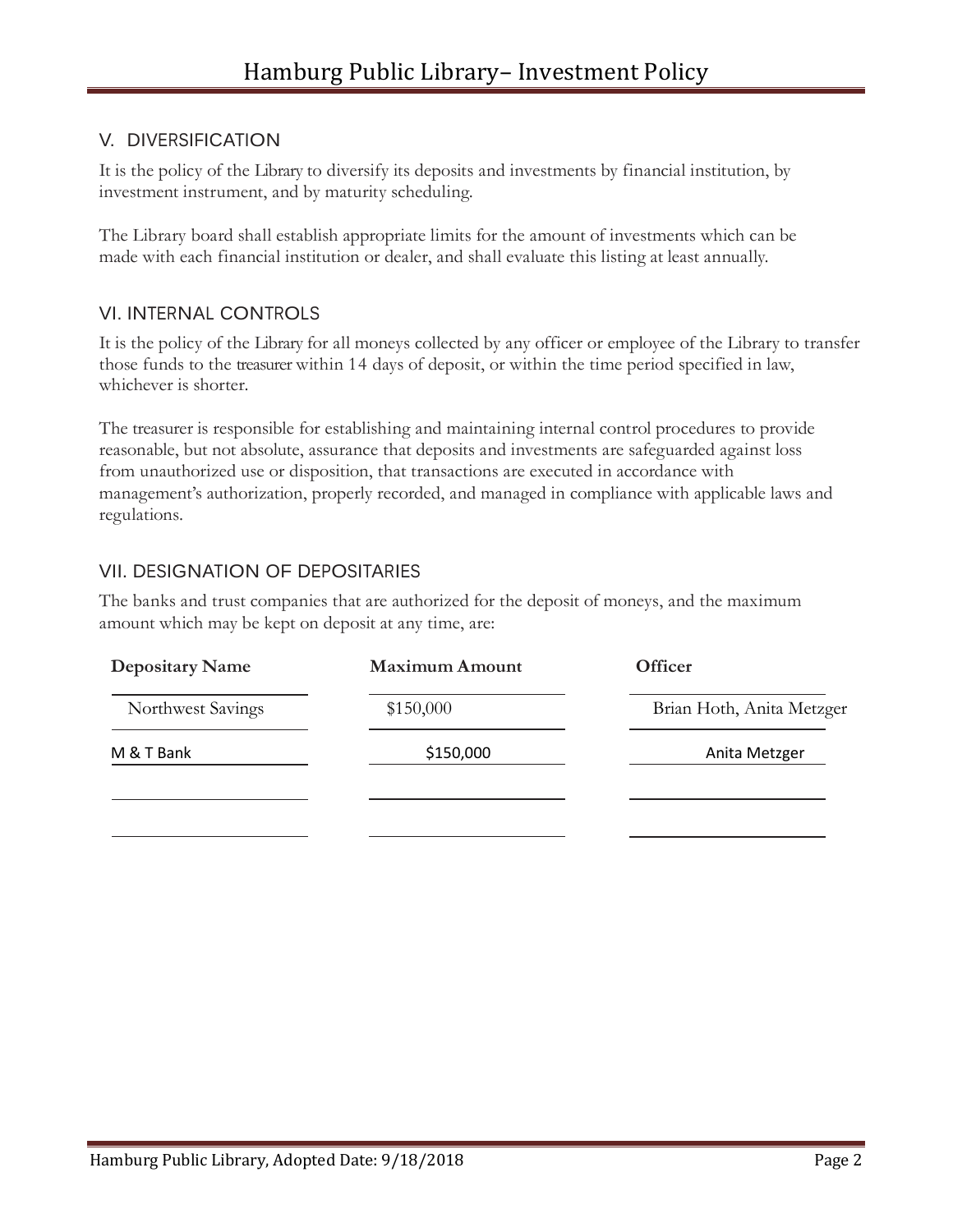#### VIII. SECURING DEPOSITS

All deposits at a bank or trust company made by officers of the Library that are in excess of the amount insured under the provisions of the Federal Deposit Insurance Act, including pursuant to a Deposit Placement Program in accordance with law, shall be secured by:

1.A pledge of "eligible securities" with an aggregate "market value" (as provided by the GML Section 10) that is at least equal to the aggregate amount of deposits by the officers. See Schedule A of this policy for a listing of "eligible securities."

## IX. AUTHORIZED FINANCIAL INSTITUTIONS

All financial institutions with which the Library transacts business shall be creditworthy, and have an appropriate level of experience, capitalization, size and other factors that make the financial institution capable and qualified to transact business with the Library. The treasurer shall evaluate the financial position and maintain a listing of proposed depositaries.

The Library shall maintain a list of financial institutions approved for investment purposes and establish appropriate limits to the amounts of investments that can be made with each financial institution.

## X. ANNUAL REVIEW AND AMENDMENTS

The *Library* shall review this investment policy annually, and it shall have the power to amend this policy at any time.

### XI. DEFINITIONS

The terms "public funds," "public deposits," "bank," "trust company," "eligible securities," "eligible surety bond," and "eligible letter of credit" shall have the same meanings as set forth in General Municipal Law Section 10.